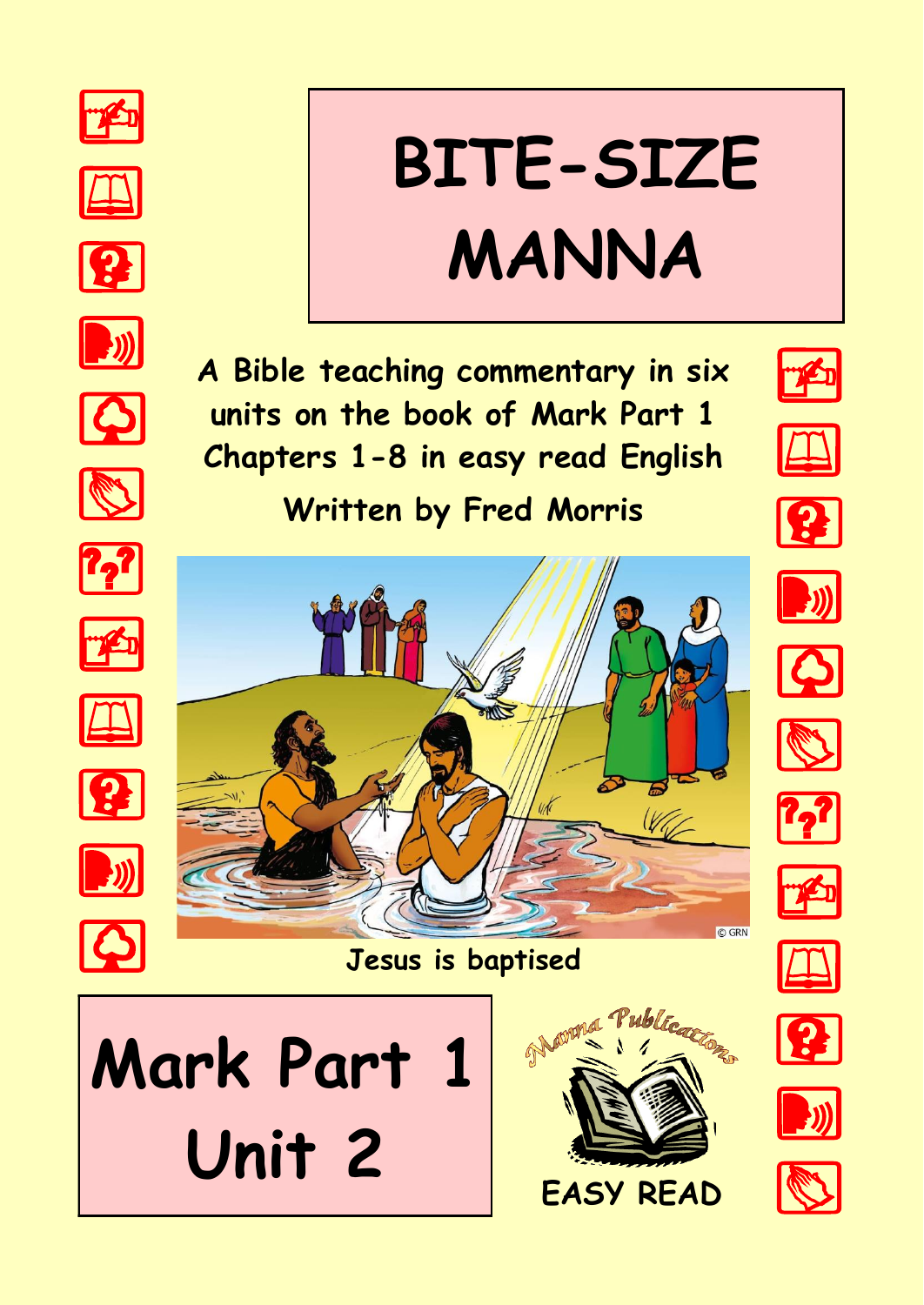# **Unit 2: Mark 1:21 to Mark 2 John Baptises Jesus**

Jesus came from Galilee to the River Jordan and John baptised Him. Jesus did not have to repent, for He had no sin. John baptised Jesus because it was the right thing to do. It was the plan of God and it was right to show this to others. It was the plan of God for John and the beginning of the ministry of Jesus.

John came to prepare the way for the work of Jesus. When Jesus came up out of the water, John heard and saw three great miracles:

1. Heaven opened up.

- 2. The Holy Spirit came down gently to rest on Jesus.
- 3. God spoke from Heaven.

The voice of God said: "This is My Son, and I love Him. I am very pleased with Him".

Jesus is the eternal Son of God. He was at the beginning of time with His Father God and will be at the end of time. Christians believe in one God who is Father, Son and Holy Spirit. This is why our God is called the Holy Trinity. Trinity means three in one.

John knew and believed that Jesus was the Son of God. John baptised in water as a sign of repentance and the forgiveness of sins. John said that Jesus "will baptise you with the Holy spirit (1:8).

When John baptised Jesus there was no need for Jesus to confess His sins for:

- Jesus was born without sin and had no sin.
- Jesus was and is the Son of God.
- Jesus was full of the Holy Spirit.

After the baptism of Jesus, He was sent away by the Holy Spirit to be tested by Satan for 40 days. His baptism and testing were the beginning of the ministry of Jesus on earth.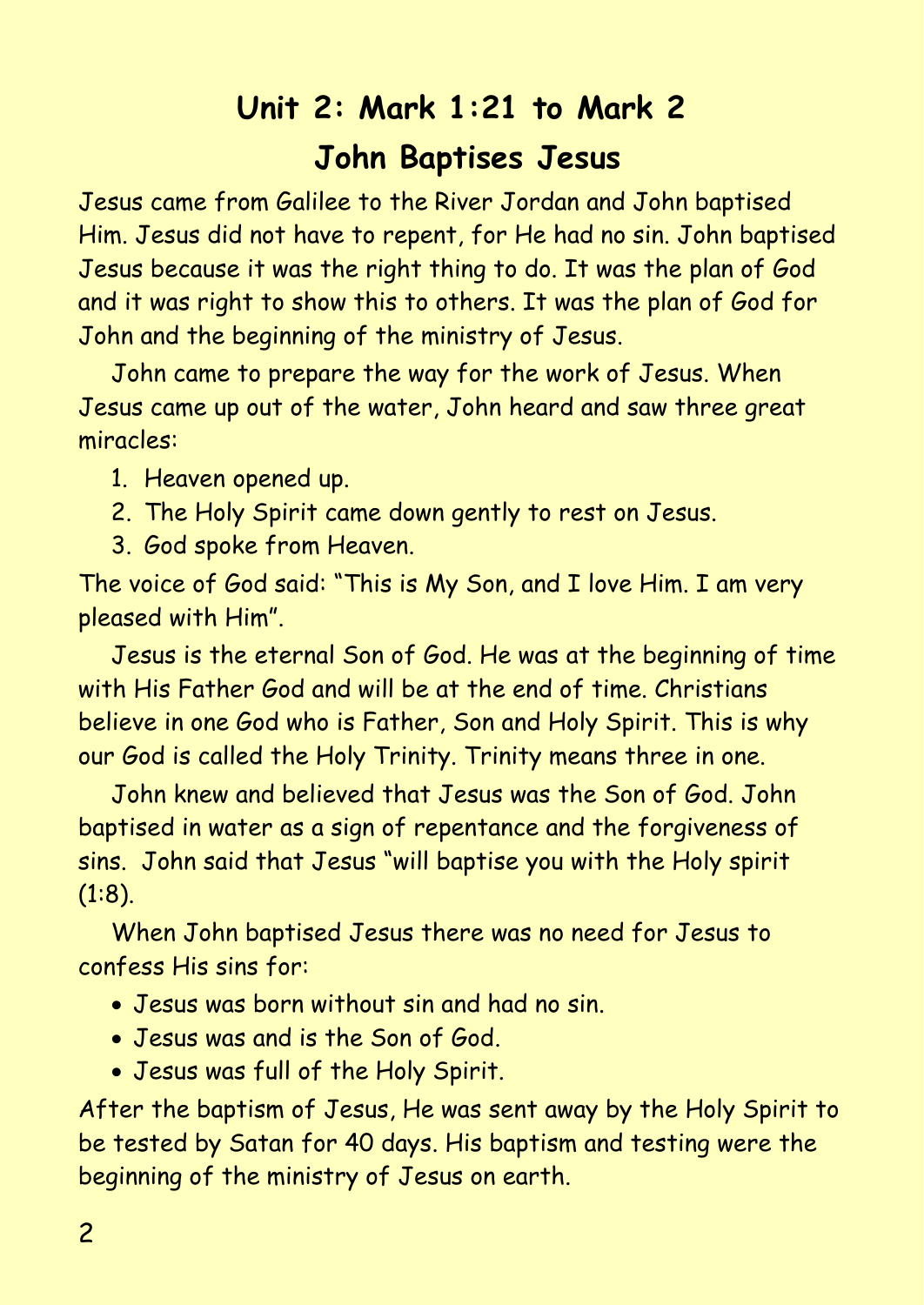#### **The Good News about Jesus**

John the Baptiser called the Jews to repent and believe in Jesus their Messiah. We repent when we are sorry for our sins and turn away from them.

For hundreds of years, the Jewish people had looked for their Messiah. The people wanted a leader who would save them from the power of their enemies. God wanted the people to turn back to Him so He could save them from their sins.

The Old Testament tells us that many messengers of God had been killed when they warned the Jews to repent. The Jewish prophets also told of God's Anointed One or Messiah who would come and save them. This Saviour would come to save all peoples, the Jews and non-Jews. This Saviour was the Lord Jesus Christ. He is our Saviour today.

### **Jesus Calls Twelve Men to Follow Him**

When John the Baptiser was put in prison, Jesus started to preach in Galilee. This is a region of Israel to the north of Jerusalem. Jesus gave three reasons to preach the Good News from God. "The time has come", He said. "The Kingdom of God is near. Turn away from your sins and believe the Good News".

Jesus saw two brothers, Simon and Andrew. They were throwing a fish net into a lake called the Sea of Galilee. Jesus called to them, "Come and follow Me!" He wanted to teach them about the Kingdom of God. Note that Jesus called ordinary working men to follow him.

At once the fishermen stopped fishing and followed Jesus. It is important to accept the call of Jesus immediately and to follow Him in faith. He gave these men a promise. "Follow Me and I will make you fishers of men". They would bring people to Jesus to save them from their sins. They would catch people, not fish, for the Kingdom of God.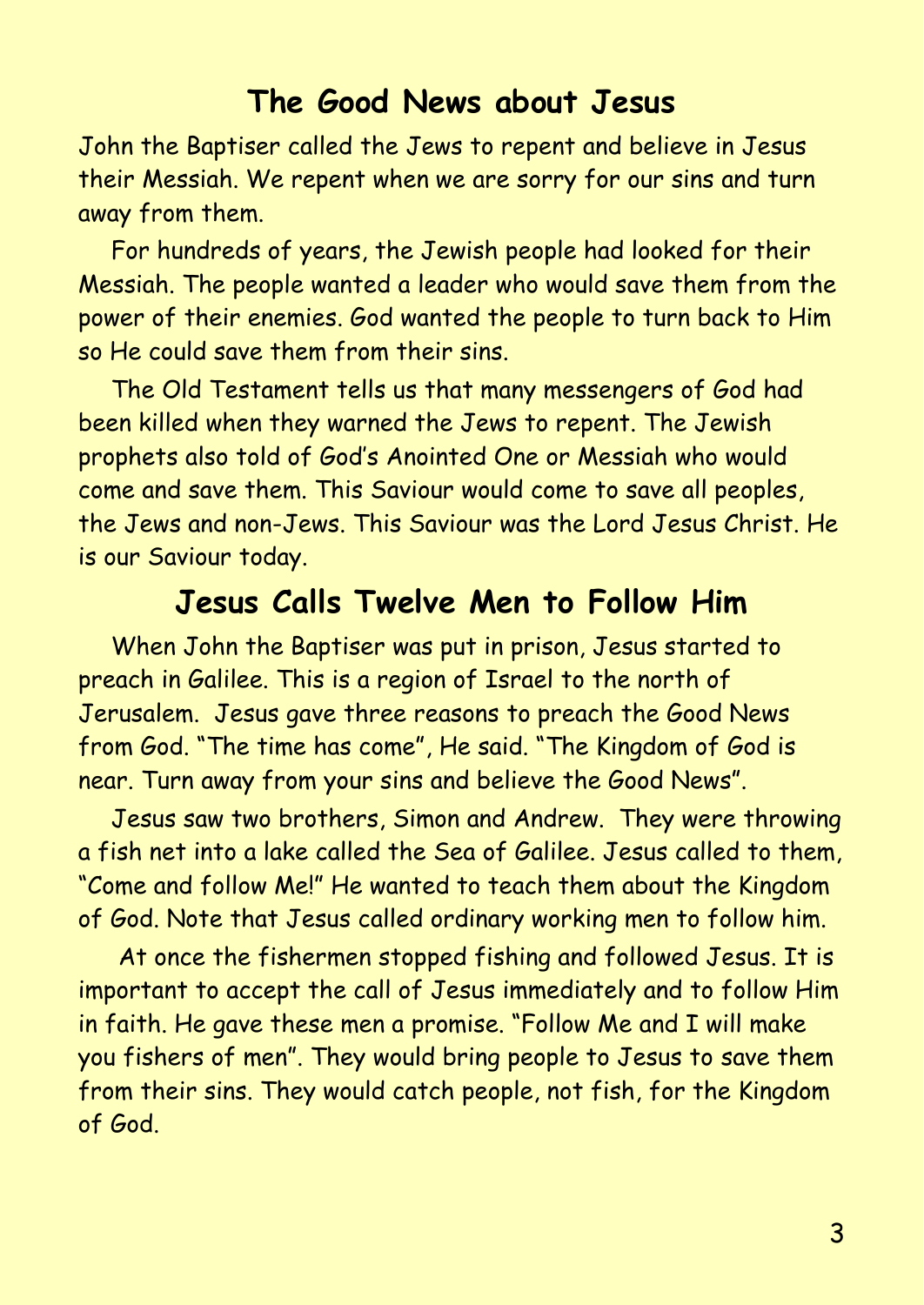

Andrew was one of the disciples of John the Baptiser. He left John and followed Jesus. Then Andrew went back to his brother Simon and told him, "We have found the Messiah".

Simon believed Jesus was the Messiah, and became one of His closest disciples. Later on, Jesus said to Simon, "Your name will be Peter." It means a rock.

Jesus also called Philip to follow Him. Philip then asked Nathanael to meet Jesus. These men became disciples of Jesus.

Nathanael said to Jesus, "You are the Son of God. You are the King of Israel". Jesus then confirmed who He was by speaking about the angels of God. Only the Son of God could know the angels of God personally.

There were 12 disciples who gave up everything to follow Jesus.

Jesus was now ready to teach His disciples. He also taught others who wanted to listen to the Good News. He taught them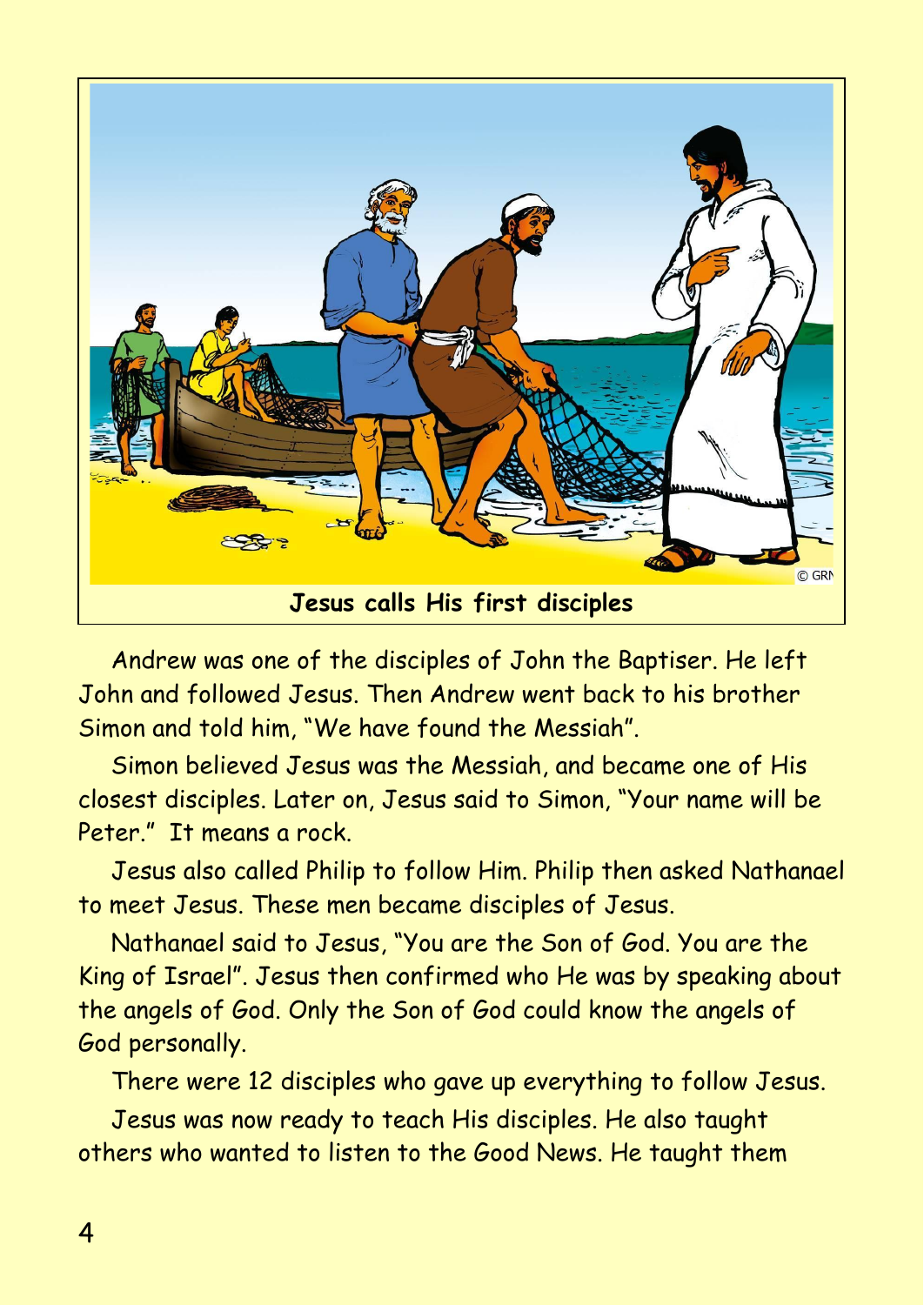about the Kingdom of God and about the plan of His heavenly Father to save sinners.

## 2 **Bible Reading: Mark 1:21 to 28 Jesus Begins to Teach and to Heal**

Jesus went into the Jewish synagogue at Capernaum and taught the people. The synagogue was a Jewish religious meeting place. Their leaders read the Law of Moses to the people every Sabbath day. 'Then Jesus began to teach. The people were amazed at His teaching. He taught them as one who had authority'.

Satan could not destroy the Word of God but he made it difficult for Jesus to teach and to preach. The words of Jesus had so much power in them that they made a man cry out, "What do you want with us, Jesus of Nazareth? Have you come to destroy us? I know who you are. You are the Holy One of God".

The man had an evil spirit in him, which made him speak in fear like this. Jesus knew that it was the evil spirit controlling him. Jesus told the spirit, "Be quiet! Come out of him!" Then the demon spirit shook the man and came out of him with a scream. The people were amazed. They said, "He gives orders to evil spirits and they obey Him".

'News about Jesus spread quickly all over Galilee'.

## **2 Bible Reading: Mark 1:29 to 45**

#### **Peter Invites Jesus Home**

Capernaum was a town on the north side of the Sea of Galilee. Jesus stayed there, at the house of Simon Peter. The mother of Peter's wife was sick. Jesus went to her, took her hand and helped her to get up. Her fever left her immediately and she began to serve them. Jesus had the power of God in Him to do miracles. He healed the sick.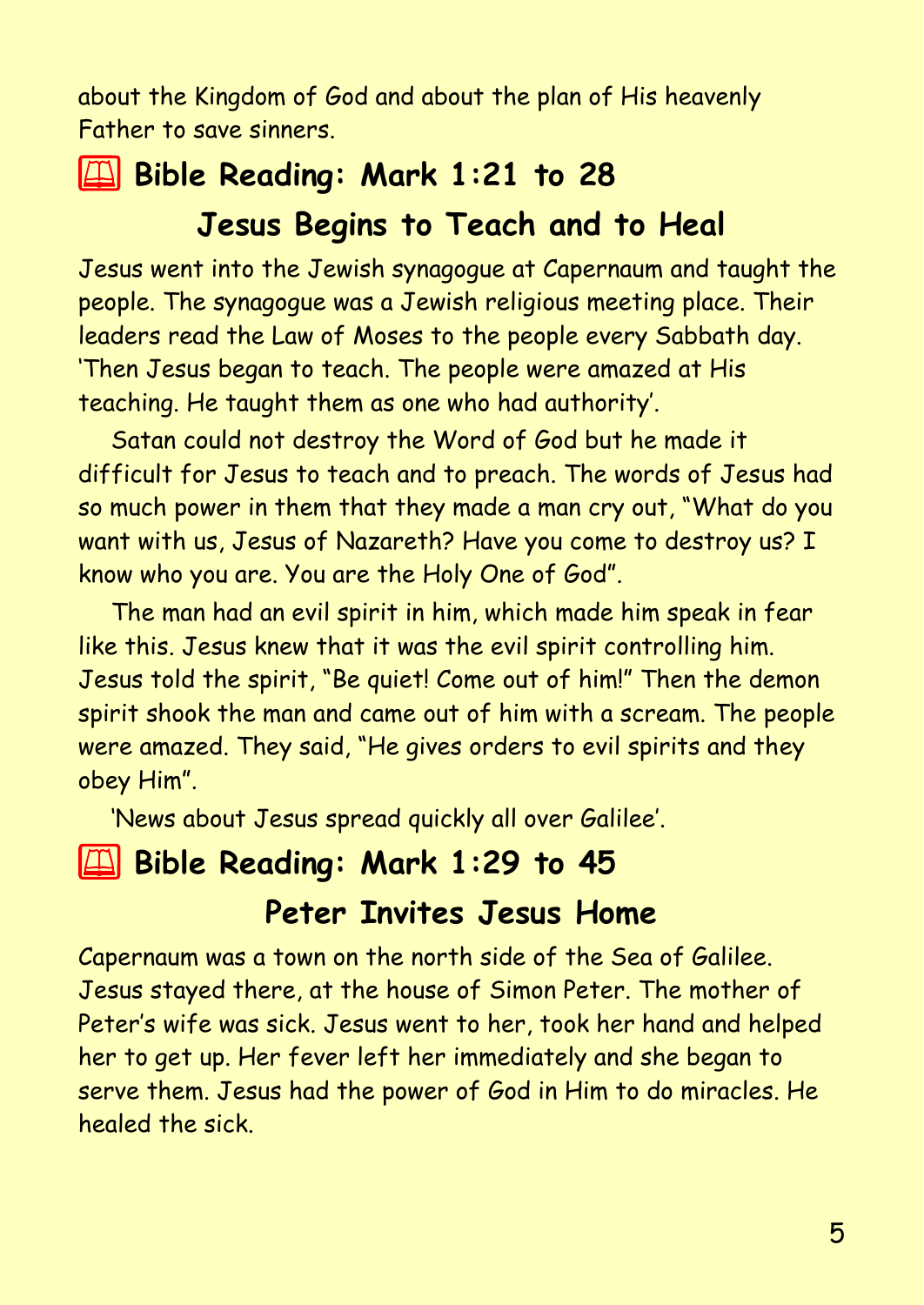By the end of the day all the people in the city knew what had happened. They crowded around the door of the house of Peter. They brought sick people and those who had demon spirits to Jesus. Jesus healed them all. But He would not allow the demons to speak. He did not want demons to say who He was.

The ministry of Jesus was so popular that sometimes it was difficult for Him to teach. Early next morning He got up and left the house. It was still dark. He went to a place where He could be alone to pray.

Peter called the others and they went out to look for Jesus. He often got up early to pray while it was still dark. He talked to His Father in Heaven. Prayer kept Him in the power and will of God. It is important for us all to set aside a time for prayer in a quiet place. It is important to receive the guidance of our Lord God Almighty.

Peter found Jesus and told Him, "Everyone is looking for You".

It was difficult for Jesus to teach the people. They wanted to see more miracles. Jesus replied, "Let us go to the nearby villages." Jesus did not let His success in one place stop Him from preaching elsewhere. He did not feel guilty about moving away to preach the Good News from God somewhere else. He said, "That is why I have come".

#### **Jesus Heals a Man Who Had Leprosy**

So Jesus and His disciples walked through all the region of Galilee. 'He preached in their synagogues. He also drove out demons'.

Jesus continued to heal sick people. A man who was sick with leprosy came to Him. It was a bad skin disease. He knelt down and begged Jesus to make his skin clean. People with leprosy had to live away from towns and villages. They were not allowed to touch anyone.

The man said, "If you are willing to make me clean, you can do it".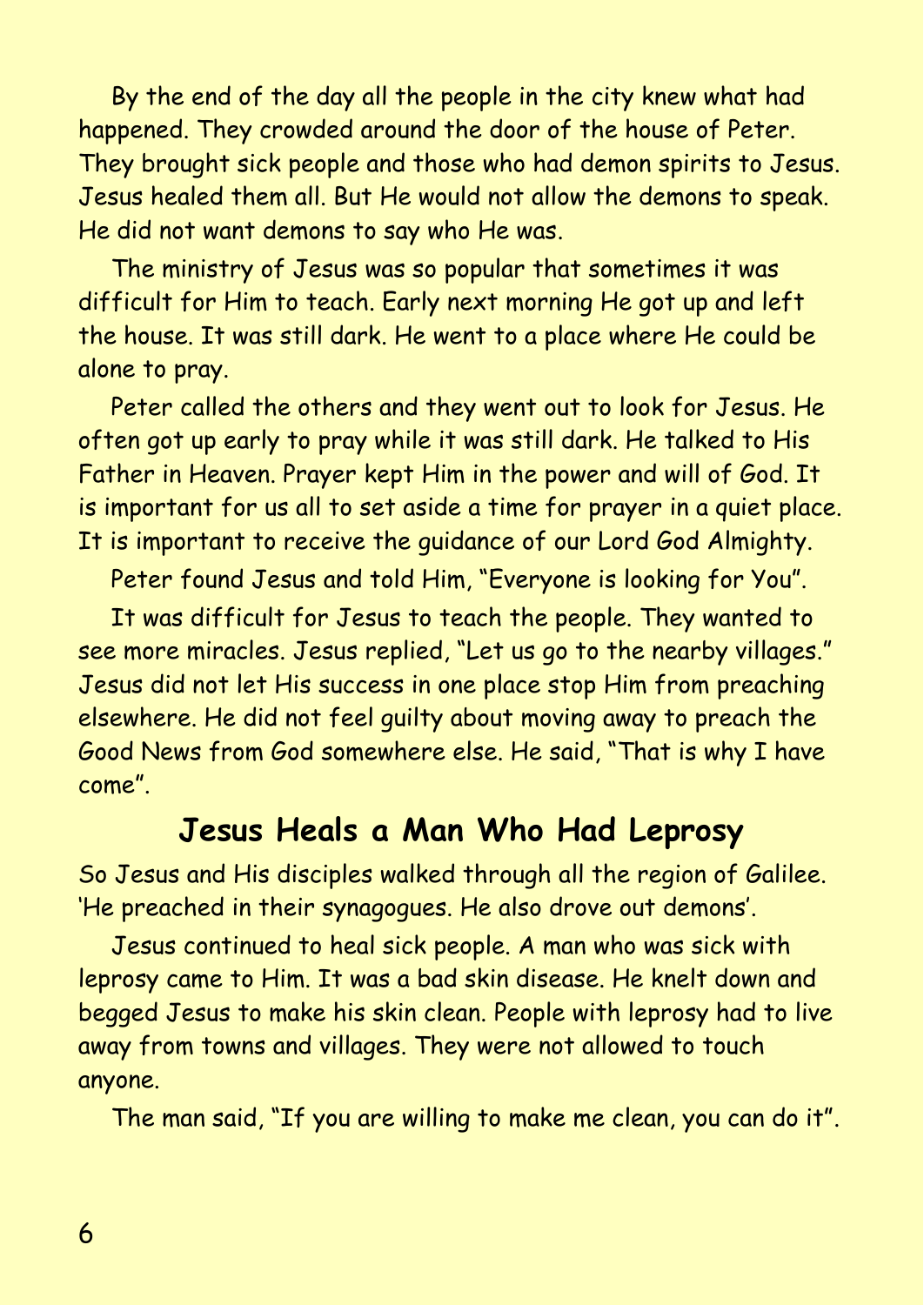Jesus was very sad for him. He put out His hand and touched him. He said, "I am willing. Be clean". At once the man was healed. His skin was clean.

Then Jesus told him not to tell anyone. "Go and show yourself to the priest. Offer the sacrifices that Moses commanded". The man had to do this to show that he was healed. It was a teaching from the Old Testament. After that, he could go back to his family. He did not have to live alone any more. He no longer needed to shout out, "Unclean! Unclean!" when people came near.

The man told everyone he met how he was healed. Soon, it was difficult for Jesus to go from place to place because of the crowds. They even followed Him into the desert.

## 2 **Bible Reading: Mark Chapter 2**

## **Jesus Heals a Man Who Could Not Walk**

Jesus went back to Capernaum in the Galilee region. Capernaum was a friendly town for Jesus at this time. Many people heard that He was there. They filled the house until there was no more room.

Jesus preached the truth from God to them because He Himself was the Word of God. He brought the truth from God to the world. He brought the Good News or Gospel of the love of God shown in Himself.

Houses in Israel were usually built with large stones. Some had flat roofs made of wood and dried mud or clay. You could walk on them. Some of the buildings had very simple roofs made of tree branches.

Four men carried their friend to the house where Jesus was teaching. He could not walk. They could not get inside, so they went up and removed part of the roof. Then they lowered their sick friend down on his mat to the feet of Jesus.

Faith in God often leads people to do brave things. People who have faith do great things because they are trusting in a great God.